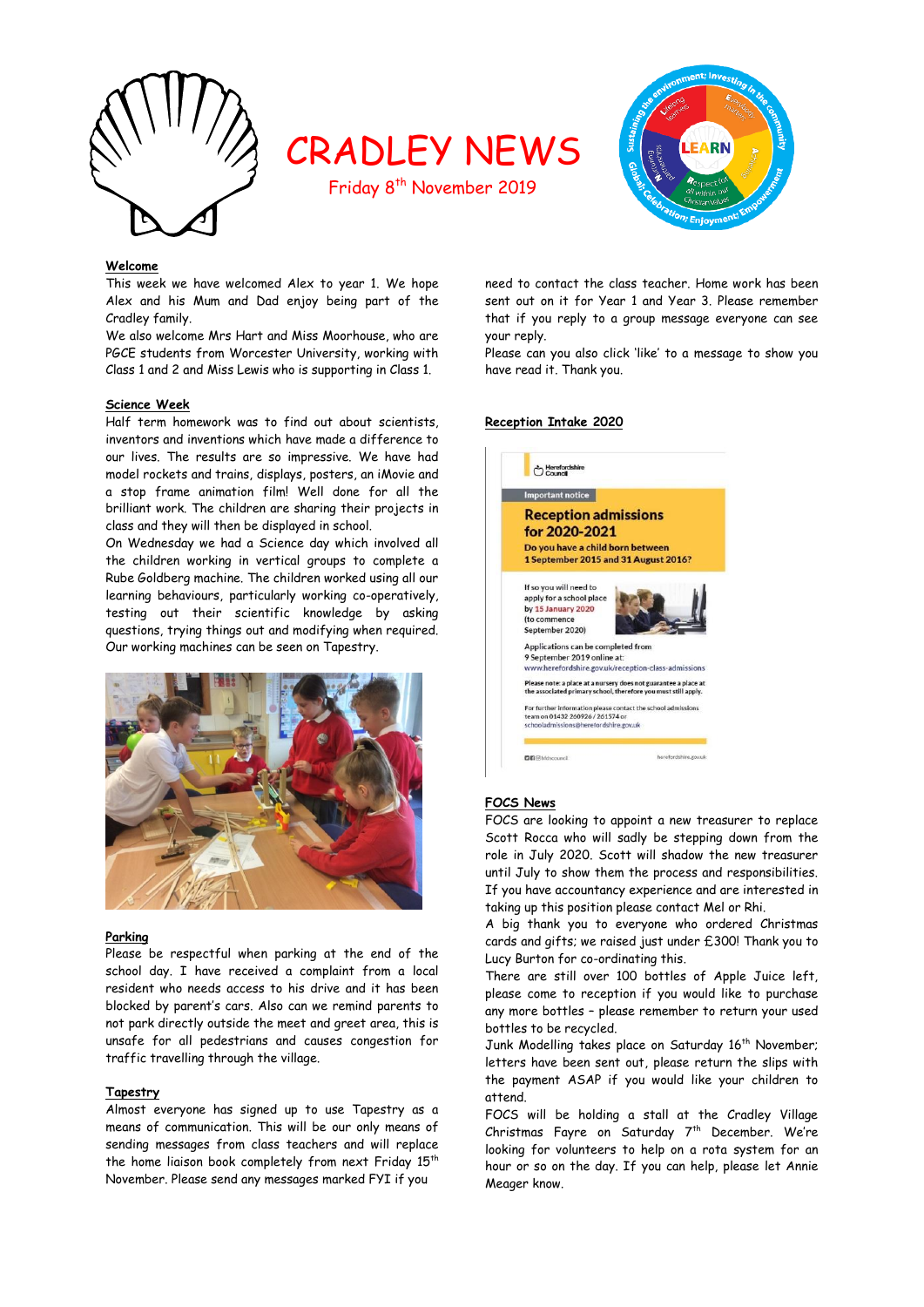Reminder that the next FOCS meeting takes place on Tuesday 3rd December at 7.30pm at the Red Lion to discuss the Christmas Fair – everyone is welcome to attend!

## **Welcome Wednesday**

On Wednesday, Class 4 welcomed parents in to look at the work they had done so far this year. We had a wonderful time showing off all our work in our books and on display. Thank you so much to all the parents who came to support the children.





#### **Football Match**

On Tuesday, the Year 5/6 football team travelled to Bosbury to play two league matches. The first match was against Eastnor and the team played brilliantly with superb passing, which saw them win 5-1, with four amazing goals from Harley and one from Frazer. The second match was against Ledbury, this was a tough game with both sides very evenly matched. A hard earned 0-0 draw was the result of this game. Mr C was very impressed with the passing, drive & co-operation between the players. Well done to Harley, Kyle, Sian, Sofia, Mimi, Gabriel, Frazer and Finn. We look forward to more league games next week.

#### **School Council**

Our new Councillors have had their first meeting and have not allowed the grass to grow under their feet. Next Friday is Children In Need and they would like to support this charity by coming to school dressed in either onesies or pyjamas! Of course, there would be the customary £1 (minimum) fine for such naughtiness!

They are also excited to announce the arrival of four colourful recycling bins, currently in the school foyer (permanent home yet to be decided). We are collecting foil, bottle tops, crisp packets and also old spectacles. We are still collecting used batteries, too.

## **Personal Items**

Please ensure that all your children's belongings are named - especially jumpers and water bottles. It is extremely difficult to return items to children if they are not labelled.

#### **Nursery**

This week in Nursery we have been exploring our new topic of Autumn. We have enjoyed walks on the field this week, searching for different coloured leaves and talking about the changes of the weather. Lauren has helped us to explore bonfire night this week by showing everyone a clip of the London firework show to then make our own firework pictures using lots of different coloured shapes. On Wednesday Carol helped us get messy using paint to splatter our own firework paintings using bright colours. Stories have been a big part of our new topic Autumn this week and a particular favourite has been Room on The Broom. Katrina then helped everyone to have a go at making their own witches' hat using powder paint and lots of glitter. We have now started cooking for the rest of the term and on Friday Charlie helped us to make our own edible sparklers, melting chocolate and covering everything in sprinkles.

#### **After School Club**

It's that time of year when our 8 legged friends come out to play. Look who appeared in ASC this week. There were many more too thanks to the children getting crafty. If there is anything the children would like to make, please ask them to speak to Donna and Dale as they are looking for ideas for next week.



#### **Teeny Tots**

We are a friendly local toddler group that meets in Storridge Village Hall and occasionally at Cradley Nursery. We welcome little ones from 0-5, accompanied and supervised by their parents/carers, to stay and play. We meet on Thursdays from 10:30-12, during term time, for a charge of £2 per family, which includes a craft activity, game, songs, snacks and drinks. Please come and join us!